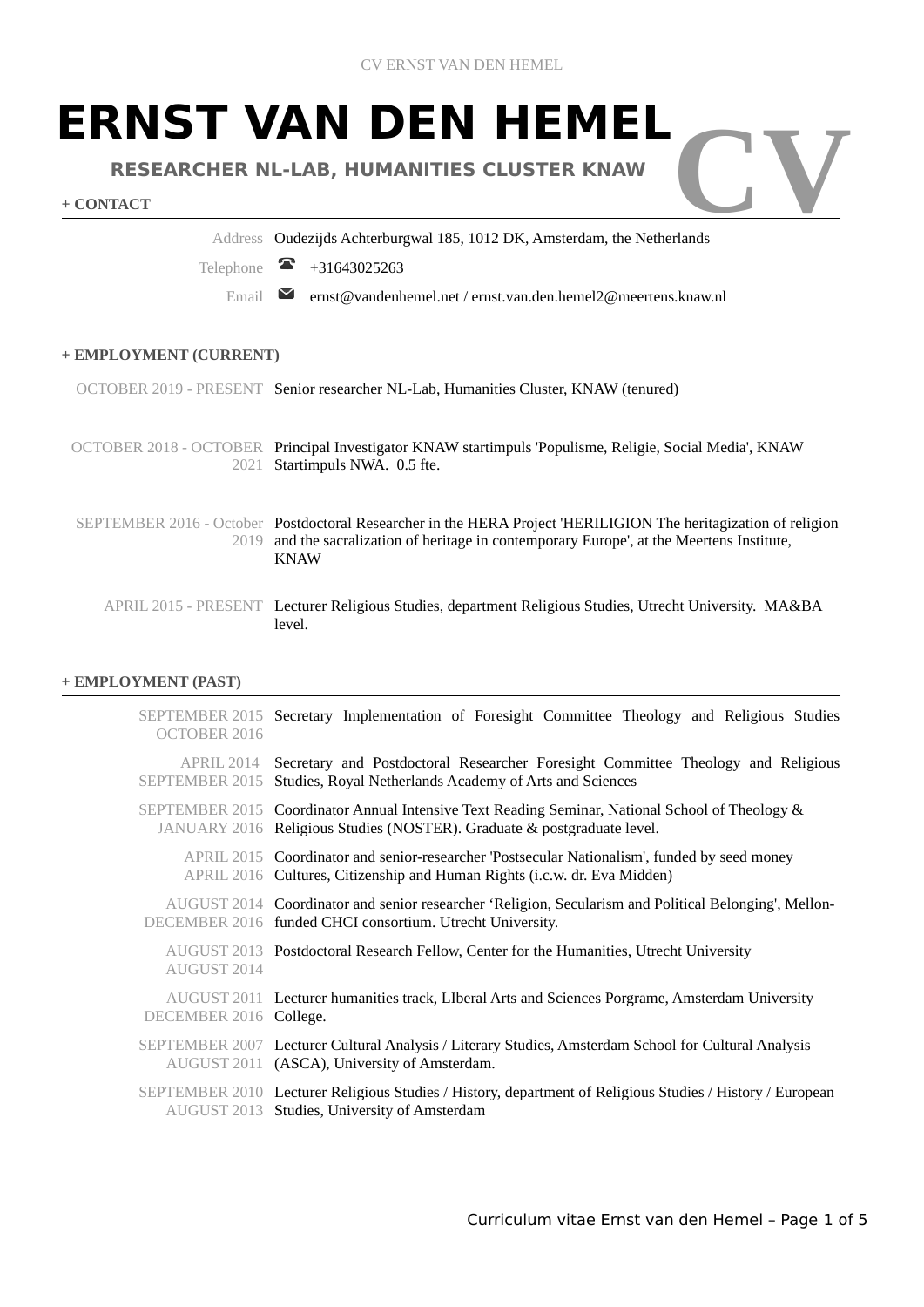#### **+ EDUCATION**

- 2018 Leergang Persoonlijk Leiderschap voor Academici, KNAW
- 2017 Training Grant Writing, Mennen Training and Consultancy, KNAW
- 2014 Basiskwalificatie Onderwijs (BKO)
- 2011 PhD in the History of Christianity, University of Amsterdam (part of the interdisciplinary research project 'The Future of The Religious Past'). Supervisor: prof. dr. M.B. Pranger. (July 5th 2011)
- 2006 Research MA in Cultural Analysis, University of Amsterdam, icw University Paris 8 & École Normale Supérieure (cum laude). Title of MA-thesis: 'John Calvin's *Institutes*: Law and Event'. Supervisors: prof. dr. M.B. Pranger & prof. dr. A. Badiou.
- 2004 BA Literary Studies & Philosophy, University of Amsterdam (cum laude)

#### **+ PUBLICATIONS**

BOOKS *Managing Sacralities: Competing and Converging Claims of Religious Heritage* (coedited with Irene Stengs, and Oscar Salemink), Berghahn 2022 (in print)

> *The Secular Sacred. Emotions of Belonging and the Perils of Nation and Religion*, (coedited with Markus Balkenhol & Irene Stengs), Palgrave, 2020.

*Passie voor de Passie*. *De Matthäus, The Passion en andere passiespelen in ontkerkelijkt Nederland.* Uitgeverij ten Have 2020.

*Words: Religious Language Matters*, Fordham University Press, New York: 2016. Peerreviewed edited volume. (co-edited with dr. Asja Szafraniec).

*Alain Badiou Inesthetiek: Filosofie, Kunst Politiek*, Jan van Eyck Academy & Octavo, Maastricht & Amsterdam: 2012. (co-authored with dr. Joost de Bloois)

*Tracing Circles: Literary Dimensions in John Calvin's Institutes* (dissertation), University of Amsterdam: 2011.

*Calvinisme en Politiek: Tussen Verzet en Berusting*, Uitgeverij Boom, Amsterdam: 2009.

SPECIAL ISSUE PEER-Section Editor for the *The Palgrave Encyclopedia of Cultural Heritage and Conflict,*  REVIEWED JOURNAL section: Religious Heritage & Conflict. Icw Jan Willem van Henten. 2022, forthcoming.

> Religion, Borders, Social Imaginaries. JRAT: Journal for Religion and Transformation in Society, volume 5 issue 2. Edited with prof. dr. Laurens ten Kate.

ARTICLES, PEER-'Introduction: Management of Religion, Sacralization of Heritage'. Co-authored with Oscar REVIEWED Salemink and Irene Stengs. in: *Managing Sacralities: Competing and Converging Claims of* (28) *Religious Heritage* (co-edited with Irene Stengs, and Oscar Salemink), Berghahn 2022

(forthcoming, in print)

'Applause for Jesus? Bach's Saint Matthew Passion in the Netherlands and the Management of Sacrality' in: *Managing Sacralities: Competing and Converging Claims of Religious Heritage* (co-edited with Irene Stengs, and Oscar Salemink), Berghahn 2022 (forthcoming, in print)

'Postsecular Meaning Making? Why Contestations of Heritagized Church Buildings Matter' in *Handbook of Religion and Heritage in Contemporary Europe*, editor: Todd Weir, Bloomsbury 2022 (forthcoming, accepted for publication)

'Calculating Argument Diversity in Online Threads'. / Waterschoot, Cedric; van den Bosch, Antal; van den Hemel, Ernst. 3rd Conference on Language, Data and Knowledge (LDK 2021). redactie / Dagmar Gromann; Gilles Sérasset; Thierry Declerck; John P. McCrae; Jorge Gracia; Julia Bosque-Gil; Fernando Bobillo; Barbara Heinisch. Vol. 93 Dagstuhl, Germany : OASICS Schloss Dagstuhl – Leibniz-Zentrum für Informatik, Dagstuhl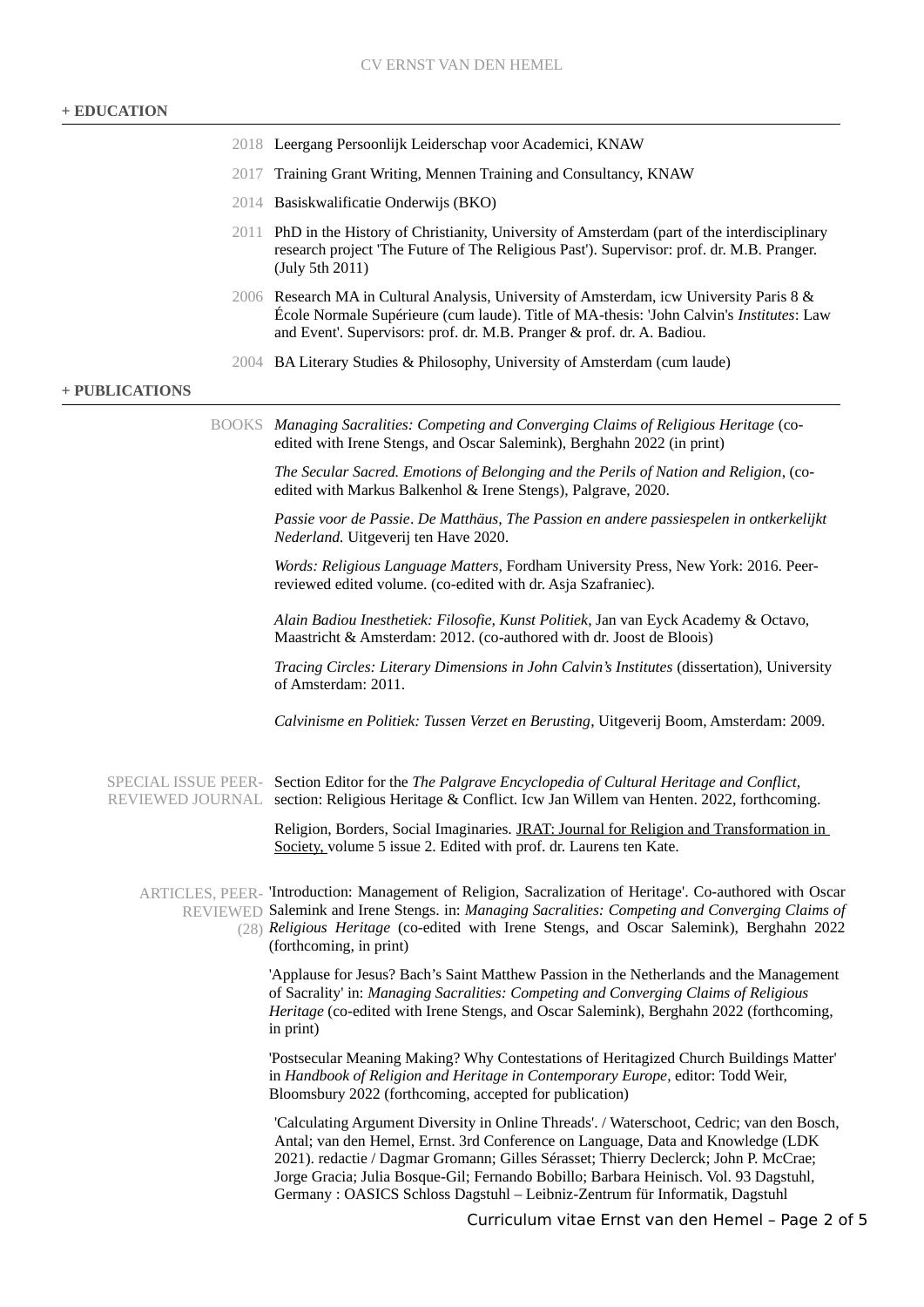Publishing, Germany, 2021. blz. 39:1-39:9 (Open Access Series in Informatics (OASIcs)

'Distributing thickness of skin: Of Calloused Minorities and Fragile Majorities' in: Patterns of Prejudice, 2021

"Christian Atheism" on Twitter: Dutch Populism and/as Culturalized Religion.' in: *Religion, Secularism and Political Belonging*, editor: Leerom Medovoi, Duke University Press, 2021.

'Keyword: Nationalism', in: *Religion, Secularism and Political Belonging*, editor: Leerom Medovoi, Duke University Press, 2021. Co-authored with Markus Balkenhol

'Who leads *Leitkultur*? How populist claims about 'Christian Identity' impact Christian-Democracy in Western Europe' in JRAT Journal of Religion and Transformation in Society, vol. 5 issue 2.

'Social Imaginaries and Borders: Introduction' JRAT Journal of Religion and Transformation in Society. (co-authored with Laurens ten Kate), 2019, vol. 5 issue 2.

'The boomerang-effect of culturalized religion: nativist affect versus non-consensus-based collaboration' in: *The Secular Sacred. Emotions of Belonging and the Perils of Nation and Religion*, (co-edited with Markus Balkenhol & Irene Stengs), Palgrave, 2019 (forthcoming)

'The Secular Sacred. Emotions of Belonging and the Perils of Nation and Religion: Introduction' with Markus Balkenhol & Irene Stengs, in: *The Secular Sacred. Emotions of Belonging and the Perils of Nation and Religion*, co-authoried with Markus Balkenhol & Irene Stengs, Palgrave, 2019 (forthcoming)

'Odd Bedfellows, New Alliances: The Politics of Religion, Cultural Heritage and Identity in the Netherlands', in Trajecta: Religion, Culture and Society in the Low Countries, 2019

'Social media and affective publics: Populist passion for religious roots' in: *European Memory in Populism: (Mis)Representations of Self and Other*, editors: Chiara de Cesari and Ayhan Kaya, Routledge, 2019

'Zwarte Pieten, Moskeeën en Zoenende Mannen: Katholiek Activisme van Cultuur onder Vuur en de Culturalisering van Religie' Co-authored with Markus Balkenhol. Religie en Samenleving, nr 1, 2019.

'Undocumented Citizenship' in: *Posthuman Glossary*, editors: Rosi Braidotti, Maria Hlavajova, Bloomsbury, 2018.

'Postsecular Nationalism: the Dutch Turn to the right & Cultural-Religious Reframing of Secularity' in: *Social Imaginaries in a Globalizing World*, editors: Hans Alma & Guido Vanheeswijck, De Gruyter 2018.

'The Dutch War on Easter: Secular Passion for Religious Culture & National Rituals' in: Yearbook of Ritual and Liturgical Studies, volume 33, 2017.

'Geestelijke Verzorging als anthropologisch laboratorium van nationaal belang', in: Religie en Samenleving, 12, nr. 2/3, 2017, p.91-95, 2017.

'Hoezo Christelijke Waarden?' Postseculier nationalisme & uitdagingen voor beleid en overheid' in: Tijdschrift voor Religie, Recht en Beleid, issue 2, 2017.

'Reading Calvin's language: Nice Work if You Can Get It'.*Words: Situating Religion in Language*, editors: Asja Szafraniec, Ernst van den Hemel. Fordham University Press, 2016.

'So, Any More Deathless Questions? Religious Language and Ordinary Language Philosophy: History and Present'. *Words: Situation Religion in Language*, editors: Asja Szafraniec, Ernst van den Hemel. Fordham University Press, 2016.

'Ontworteling als rite de passage van Nederland: ironie, secularisme, nationalisme en literatuur' in: *Ontworteld: De Schrijver als Nomade*, red: Johan Goud, Uitgeverij Klement, 2015.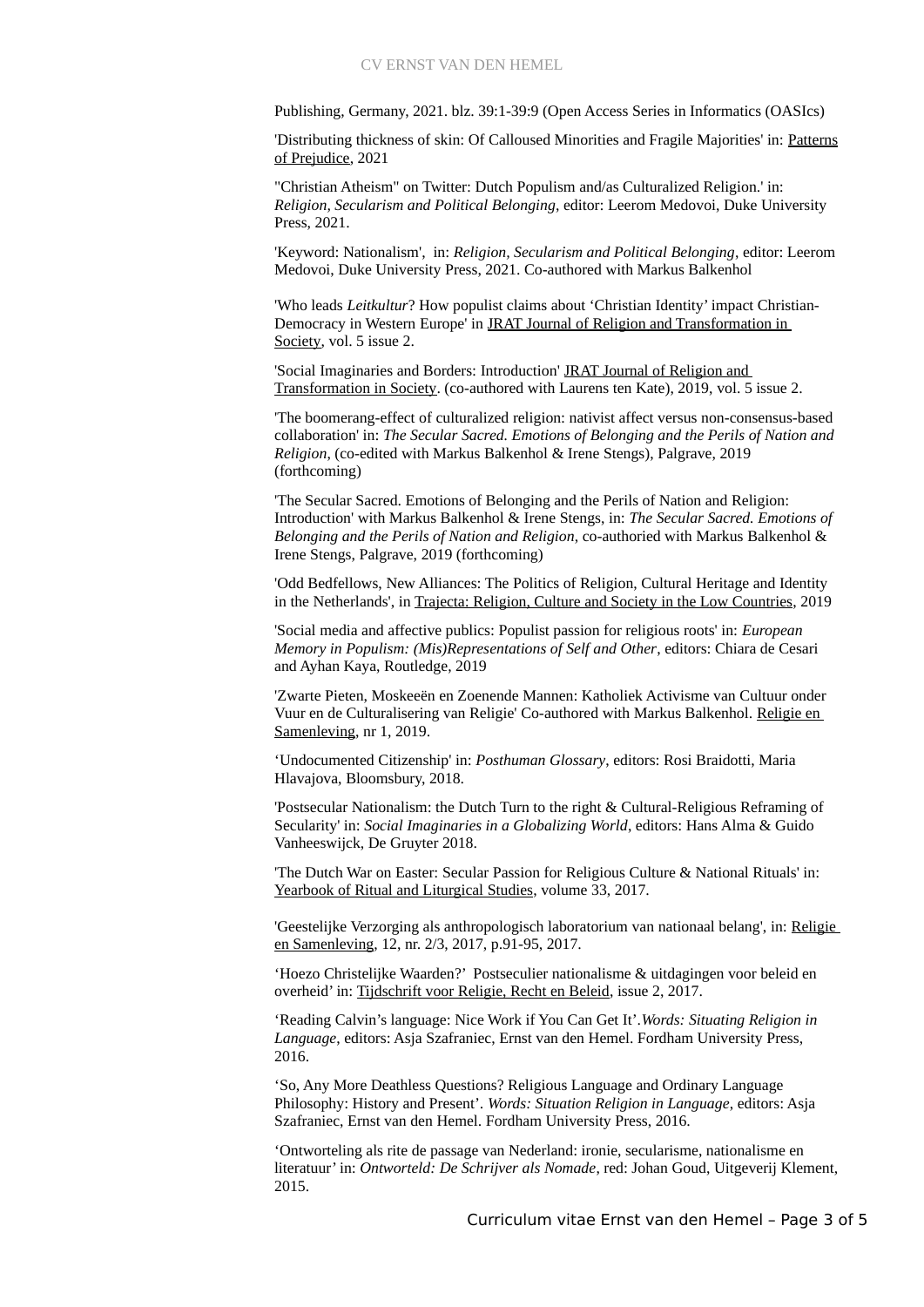'(Pro)claiming Tradition: The "Judeo-Christian" Roots of Dutch Society and the Rise of Conservative Nationalism', in: *The Postsecular Condition*, ed. Rosi Braidotti et. al., Palgrave MacMillan, 2014, p.14-33.

'The Literary Comfort of Eternity: Calvin and Thoreau'. *Religion and Memory*, editors: Babette Hellemans. Fordham University Press, 2013.

'Things that Matter : the Extra Calvinisticum and Material Presence in Calvin's theory of the Eucharist'. *Things: Material Religion and the Topography of Divine Spaces*, editors: Dick Houtman, Birgit Meyer. Fordham University Press, 2012.

'De Fabel van het Medium: Over Jacques Rancière's *De toekomst van het beeld* en *De fabel van de cinema.* Krisis, issue 1, 2011.

'History and the Vertical Canon: John Calvin's Institutes and Samuel Beckett'. *How the West Was Won: Essays on Literary Imagination, the Canon and the Christian Middle Ages*.Brill Studies in Intellectual History, editors: Arjo Vanderjagt & Hent de Vries. 2010.

'Included but not Belonging: Badiou and Rancière on Human Rights' in: Krisis Journal for Contemporary Philosophy, issue 3, 2008.

ACADEMIC REPORTS *Klaar om te Wenden. De academische bestudering van religie in Nederland: een verkenning.* Koninklijke Nederlandse Akademie van Wetenschappen. 2015. (o-authored with foresight committee of theology and religious studies of the KNAW).

NON-PEER REVIEWED **[Radio](https://www.nporadio1.nl/uitzendingen/de-nacht-van/4ac2e832-c8be-4739-bc31-e53c7ee74ca6/2022-05-26-de-nacht-van-ntr-met-ernst-van-den-hemel): De Nacht van NTR met Ernst van den Hemel, 26 mei 2022.** (SELECTION)

[Television:](https://www.ntr.nl/Atlas/439/detail/Atlas/VPWON_1335383) Atlas (NTR), 'De Johannes- en Matthäus-Passion van Bach zijn nog steeds ongekend populair in Nederland. Met Ernst van den Hemel, religiewetenschapper aan het Meertens instituut'. 13 April 2022.

[Newspaper](https://www.trouw.nl/religie-filosofie/het-gaat-erom-dat-er-wat-verandert-in-de-hoofden-van-de-bisschoppen~b41617b8/): 'Het gaat erom dat er wat verandert in de hoofden van de bisschoppen'. Trouw, 27 januari 2022.

Local News: 'Nederland ontkerkelijkt maar de christelijke feestdagen blijven', see a.o. [here,](https://www.soestercourant.nl/lokaal/religie/809451/nederland-ontkerkelijkt-maar-de-christelijke-feestdagen-blijven) [here](https://www.wijksnieuws.nl/lokaal/overig/809993/nederland-ontkerkelijkt-maar-christelijke-feestdagen-blijven) and here.

[Podcast](https://open.spotify.com/episode/0PDrOxUF2KWkKacx9RSA3t?si=b14c11a1a4f64b7f): Groetjes uit Shambala. 'Rechts populisme en spiritualiteit', 26 januari 2022.

[Blogpost](https://religiousmatters.nl/tis-the-season-to-be-outraged-scripting-the-senses-in-the-war-on-christmas/): 'Tis the Season to be Outraged: Scripting the Senses in the War on Christmas', weblog Religious Matters in an Entangled World.

' Waarom atheisten van religie houden: religie als entertainment en erfgoed sinds de jaren zestig' Lezing in het kader van de tentoonstelling in Museum Catharijneconvent 'Van God Los? De Onstuimige Jaren Zestig', March 24th, 2022.

[Television:](https://kro-ncrv.nl/de-onstuimige-jaren-60-raakten-we-van-god-los) 'Van God los sinds de jaren zestig?' Jacobine op 2, February 27th, 2022.

[Radio](https://www.nporadio1.nl/fragmenten/dit-is-de-dag/b14a9d35-8cb3-4729-8032-77b277417ca4/2021-08-27-protesten-in-harskamp-wat-is-er-aan-de-hand-in-de-reformatorische-gemeenschap): 'protesten in Harskamp: wat is er aan de hand in de reformatorische gemeenschap?' EO Dit is de Dag, 27 Augustus 2021.

[Radio:](https://www.nporadio1.nl/fragmenten/dr-kelder-en-co/631f64bb-f929-45d2-8410-b0ebf4d82365/2021-04-02-passies-worden-haatpreken) 'Pasen Passie en Pogroms', dr Kelder en co. April 2021.

Korte rokjes tegen de islam? SGP en het boemerangeffect van geculturaliseerd christendom' in: *Theocratie en populisme*, red. Kees-Jan de Jager. 2019.